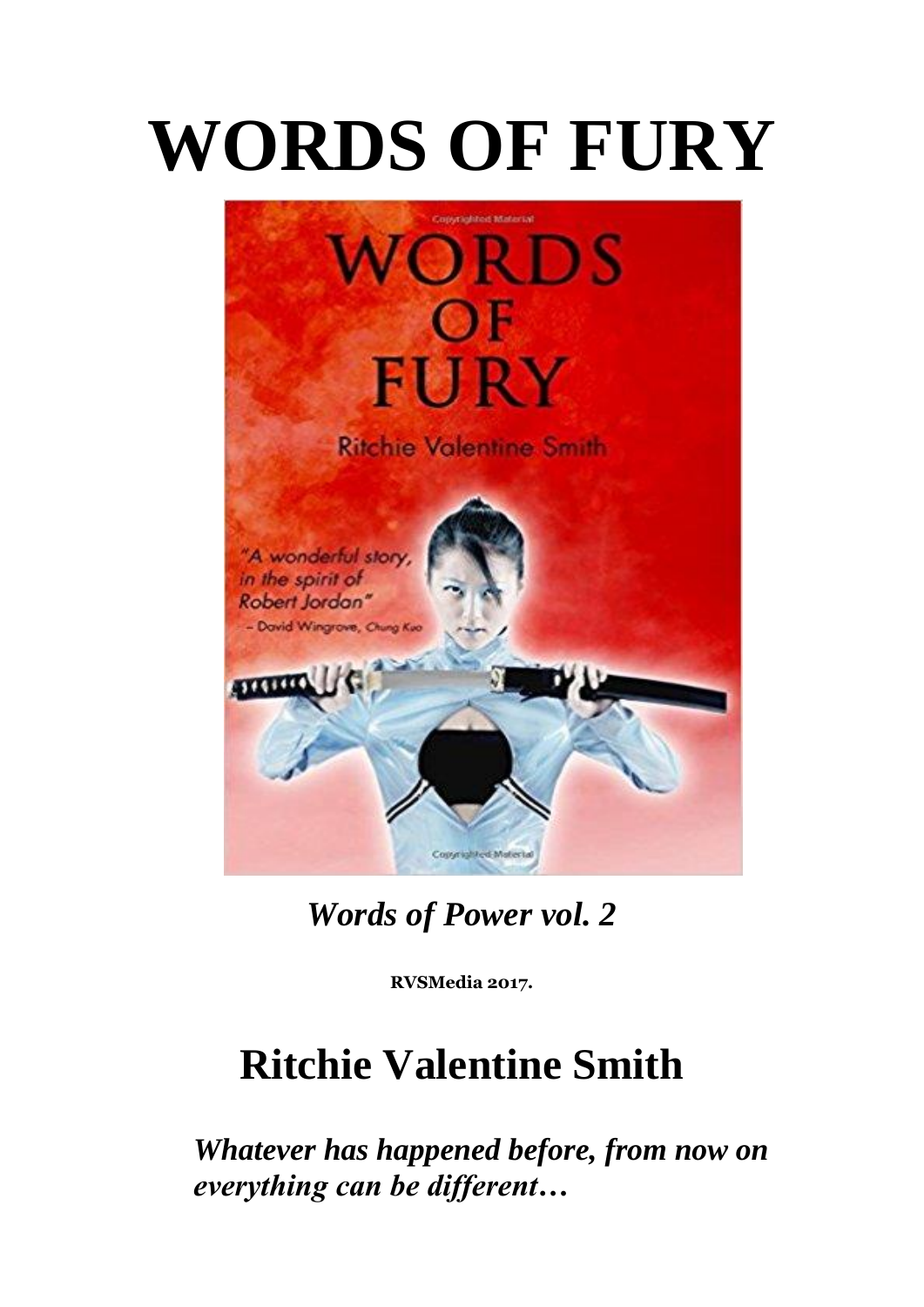**Author's dedication:**  *This is for Tony and Louise Richards*

**'I say unto you, Love your enemies, bless them that persecute you, do good to them that hate you.**' (Matthew 5, 44)

**'Don't mistake my kindness for weakness.'** – Al Capone

#### *PART ONE*

*There is a war between darkness and light in every world, including our own. In samurai Japan, where the Empire of Albion and new faiths have arrived, the city of Jade has been lost. Those who led the fight to save the city are using a balloon to get to sanctuary, but their great enemy – a half-human face of incredible forces in this universe – is in pursuit...*

#### **Prologue to Part One:** *Half of Heaven*

Man woke up shivering, turning his shoulders restlessly in the cold. He had been dreaming about Jade, that wonderful cosmopolitan port city in Japan, and the fight there against Albion and the Lord of the North. In the aftermath, he and his friends had escaped. Now their balloon sailed fourteen thousand feet above sea-level, and the thin chill air was making him breathless.

*Why did I wake? Something bad ahead…*?

But what? Man considered what it might be, hanging by his hands from the rigging-ropes. Those ropes held the bench he sat on with the others, who were sleeping. He was Emmanuel, though usually Man to his friends and to others.

Up above, he saw how the bright shining constellations stretched to the horizon. In this dark and cloudless night the Milky Way was a glowing river, which perhaps a hero could sail.

The rigging creaked again, though probably not enough to wake the others.

Then the Lady Joah turned her head.

*Emmanuel?*

His mind spoke back to hers. *I feel something wrong! – What?*

'We always knew *he* would pursue.'

They had their enemy the Lord of the North, who was much, much more than a person. But Man had half hoped *he* had been left behind, and he was about to argue that optimistic case. Instead, he gasped – because up ahead half of heaven was being shaken. Magical forces ran like a fountain of power, flowing up to many miles above them and then all the way down to sea-level.

'Look at that! Joah, it's like the stars are going to be ripped out of the sky. That has to be the enemy – *him*.'

'Yes, Emmanuel. There on the dark horizon the Lord of the North is doing something colossal.'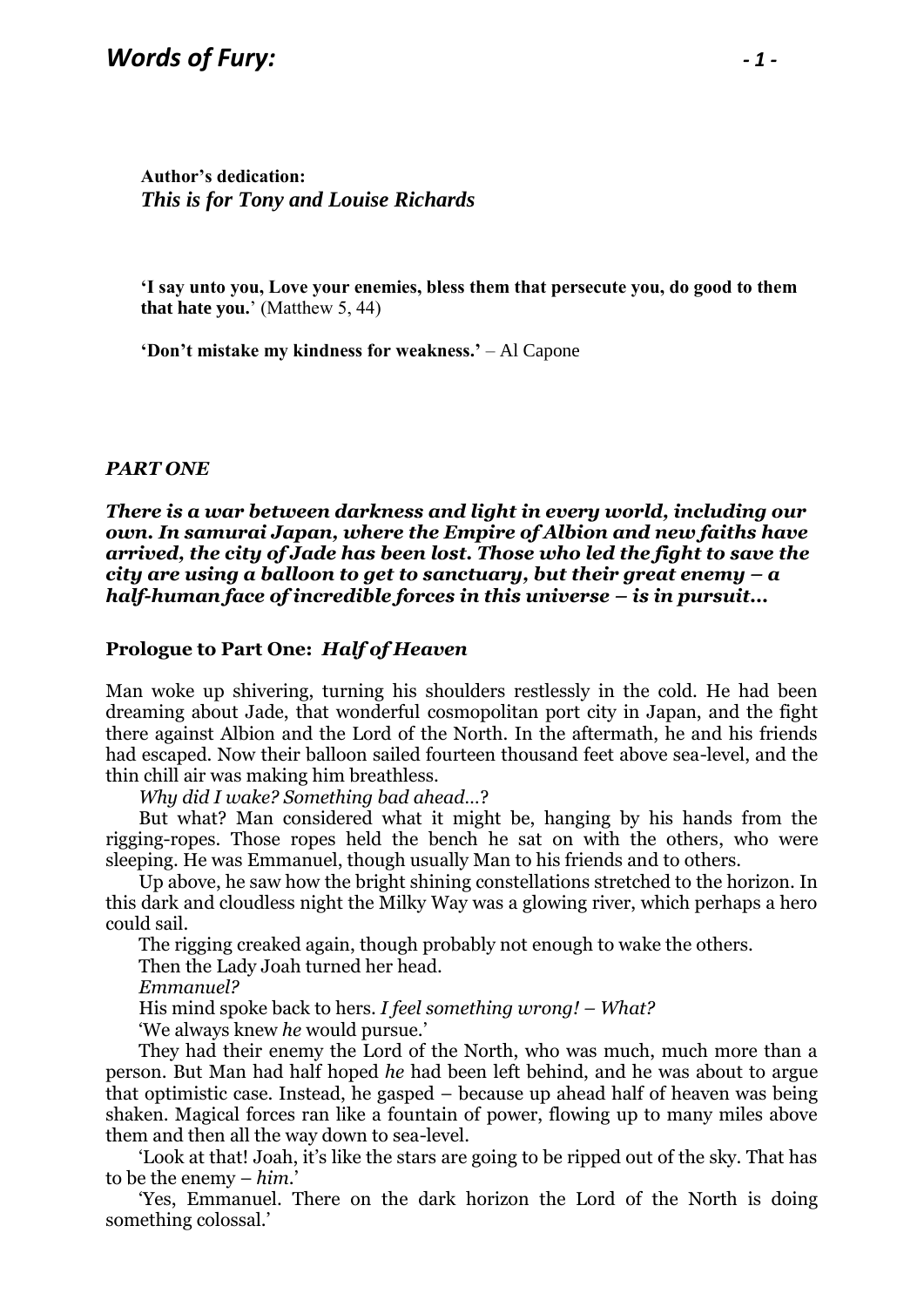'Do you know what?'

She considered, touching her chin, then touching her red sash where a long knife hung. 'I think he's building a trap.'

'For *us?*'

Their balloon was only a soap-bubble enlarged by magic. If it touched that force all would be over – after a long dreadful fall to the sea.

'Who else?'

There was a partial Moon to give them light. So, when Man turned to look, the samurai lady was no longer an exquisite ghost. Moonlight showed what their struggle back in Jade had done. She had fought bravely, like Man, but she too was stained with blood and was clearly exhausted – and their fight was far from over.

'We both see what comes is deadly,' he told her. 'Still you are brave.'

She touched the tiny crucifix at her throat, and when she half turned back to him he felt her warm breath on his cheek.

'No! Man, I am only good at overcoming fear; that merely seems like bravery.' 'You are too modest.'

'I am fooling you, then – but not myself. *He* is a face of some of the most profound forces in the universe. His power has long made me afraid. If we cannot get ourselves to The Waning of the Moon, we are finished.' The look she gave Man pierced his heart. 'Ahead may be our murder-place!'

Man looked again at the shivering chaos they were being driven towards. Lady Joah was right about the scale of that power. For the very first time, he considered surrendering.

Then he turned to her. 'Lady, you're too young and pretty to die.'

'Perhaps *I* am! But what about you?'

He touched the strong curve of his jaw and he laughed out loud.

'Too young. Now, look ahead. Think of escape. There must be something we can figure out.'

The enemy was there, with a trap miles across already laid, a magic trap certain to bring them down. If a woman acted to counter the trap, *he* would know at once and respond. In the same way, any other man using magic would be recognized as an enemy by the Lord of the North. So how could it be done?

There must be some escape possible, by clever trick or act of bravery.

Man tried very hard to see it.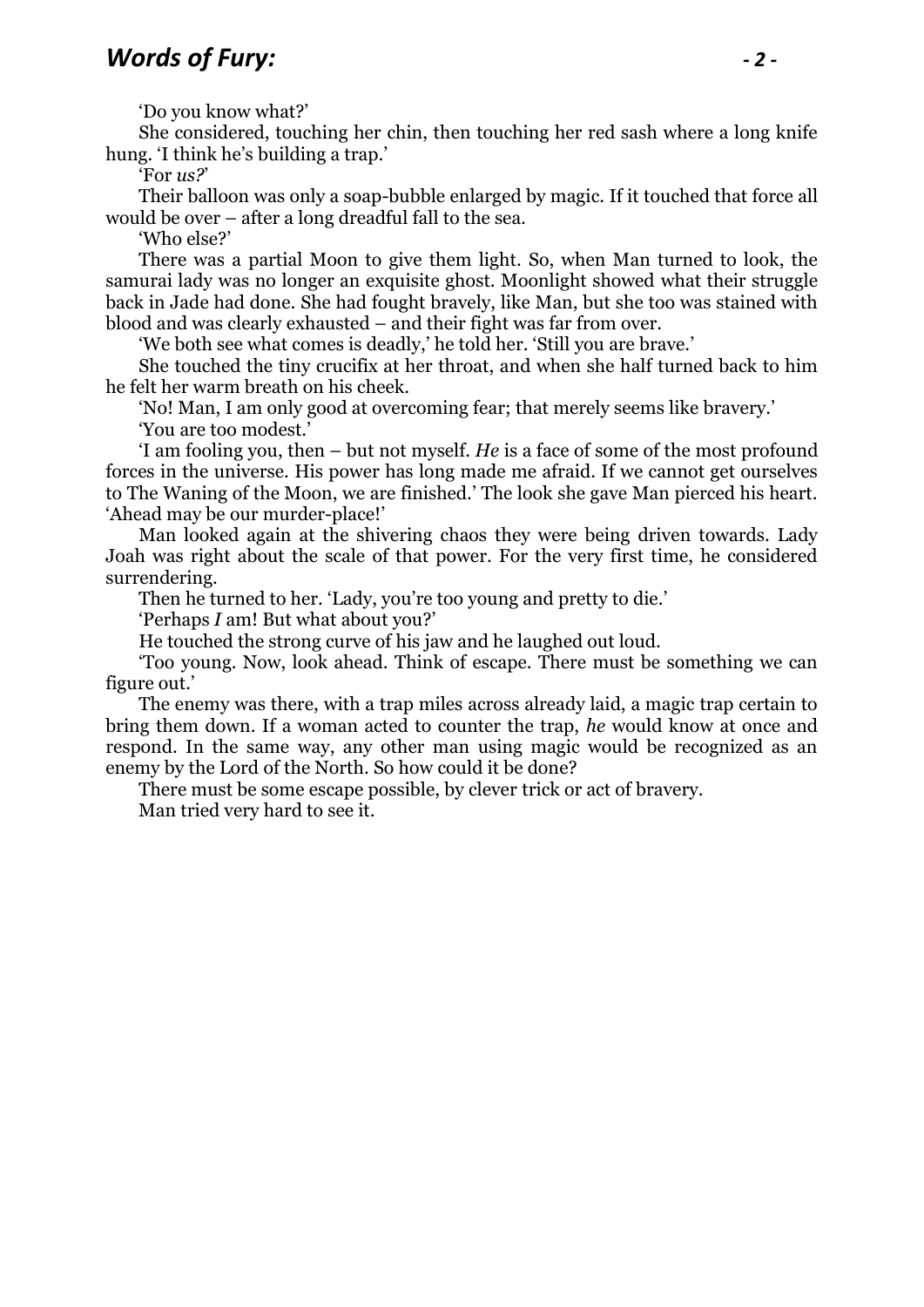#### **Chapter One:** *No Way Through*

The sky ahead of them shook again and again, and there was no way through *his* magical clawing that Man could see – though he looked long and hard. He leaned down from the swaying bench to rub the bronze casket lashed below.

'You're hoping for luck?'

The sleek metal case held the Eye of Jade and its Talking Book, one of the mightiest power gems known and a certain target for the Lord of the North.

Better to destroy the Eye, and ourselves too, than let it fall into *his* hands…

'At least a touch of good fortune.' Man straightened up, wishing that he still had access to the gem's power. He pulled a rueful face. He was young and normally confident, but very worried now. 'If only the Eye would like me again…'

'You usually say that about girls!'

He managed to laugh.

Now, as they were blown forward, Lady Joah and he watched their doom together. 'I can see little detail of *his* weaves, but I see their power.'

She smiled wanly, and played again with her sash where a long-bladed knife hung. 'A man's magic is hardly visible to other men; only the effects. There's no way through.'

'It's the same, reversed, isn't it? A woman's power is easily noticed by men. So if you do something – '

'Then *he* will at once see *me*, and strike back, and it will be over.'

'I already feel *his* character.' Man considered, all his senses alert. 'He's brutally self-confident; he knows *exactly* how to win – or he thinks he does.'

'You sound overawed.'

'That's how the Lord of the North wants me to think. So if I know how he wants me to think, maybe I can do something different.' Man gave a grim smile, feeling slightly dizzy from the lack of oxygen. 'But I see things in *him* I see in me – things I don't like. And he *is* over-confident.'

Power still fountained up and then down.

She took his wrist, held it desperately. 'Can you act against him?'

'We can't fight *his* magic head-on.'

'Then we're done?'

Suddenly Man was decisive; an idea had come, though only half formed. 'I think there's a way even *he* might be fooled.'

She let go of his hand. 'How? And who might do that? Mother Zandar is too remote and my father is imprisoned back in Jade, and they are both far stronger than  $_{\rm 11S}$ 

The idea was firming up in Man's mind. 'There is us, you and I together.'

'But who are *we*, unschooled as we are, to even try?'

That annoyed Man, who had a temper.

'Lady Joah, my father was Lord of Arms of all Albion, and you are the daughter of Lord Okada of the Jade, one of the most powerful men in this whole country. *I* used the Eye of Jade to rock an entire city. Joah, we're strong. We *are*. Especially together!'

He twisted about, put both his hands onto her head. She leaned back in annoyance, but he persisted. There was flickering light in his mind, silver swirling with gold, his diminished power and hers, and then their two magics became one.

He gasped. Through the eyes of Joah, a woman of power, Man could see the enemy's weaves rising from where *he* was at his work. Man saw a first veil of fiery red, backed by another veil that was a poisonous glowing violet.

Man saw what was coming. 'If we pass through his magic, the balloon carrying us will be ripped apart – and it's a long way down!'

He felt Joah shudder. 'Does he want us to stop? I don't see how we can!'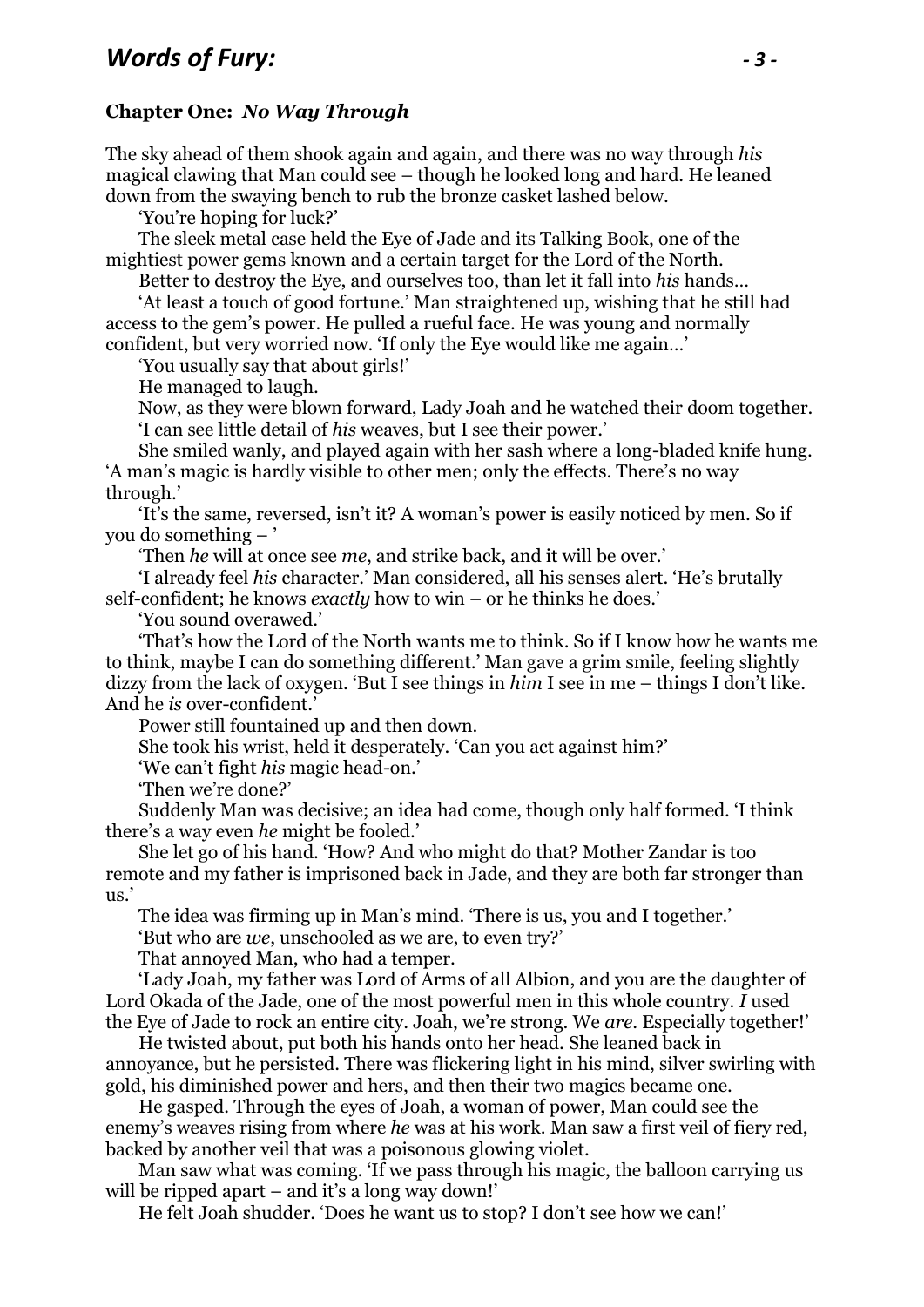## *Words of Fury: - 4 -*

So she thought they would likely die?

He wanted to seize her, reassure her, kiss her.

He did none of these things, only tried to prepare magic of his own. Red and purple veils were falling out of the sky miles above them and then all the way down to the sea. They came closer and closer.

'We're going to fall,' she said calmly, 'and that will be the end.'

He saw there was a possible weakness in the great fountain of power. Where two different weaves met he saw a gap. In spite of the high-altitude cold he was sweating and nervous, but he took a necessary risk and used their merged magic to push the balloon hard left towards the seam. He heard the rigging-ropes creak as the balloon slewed over to one side, and Faslane, his fellow from Albion, snored horribly and muttered. Neither the Voice from Afar nor Man's samurai friend Yoshi stirred.

Not enough power, thought Man. I must move us further…

'*Wish me luck with the weaves!*'

'Man, surely that's too much power; he *will* see us!'

'True, he *should*. Only, my power is now a mimic of *his*, and I'm pushing us in the same direction as the wind *he* made…'

Fire licked towards them, hot and red although icy cold. Man shivered.

'We won't get through, my Man!'

The balloon shuddered, and Man spread his fingers to make a larger parting in the enemy's force.

'You've done too much. He'll see us!'

'Maybe not. *I'm pretending to be him…'*

He gave the balloon a few more pushes, guiding them out of the final clawing reds. They had passed through, to the safe space beyond.

'Man, I don't see how you survived even one challenge!'

She sounded amazed. Though there had been no alert, and he felt satisfied over that, there was a bigger risk to come. Those dangerous, clawing shades of red were behind them, but still the deadly violet barrier was glowing ahead. His skin tingled; he knew the purple veil contained an even more deadly negative energy.

'It's getting worse ahead,' she told him quietly. 'The Lord of the North is still building up his magic, though the centre of the enemy's power is far away and I cannot see what is waiting for us there.'

'It won't be a handshake and a free ticket home, that's sure!' He laughed, a little wildly. 'Or maybe *he* will be right there, and it will be!'

He was still carefully watching the last and most dangerous veil. It was like a living violet net, painfully bright when seen by magic. He had to use even more power to push away those violet claws. The whole balloon shuddered. Electric-purple flashes surrounded them, and they both flinched though the blasts of light were silent.

He looked down, and from the sheer mad height he felt sick. Yet somehow he said nothing and the swaying balloon stayed whole.

Man exhaled, wondering at their good luck, wondering if *he* had really not noticed them. If he *had*, if there was an even more subtle trap being prepared…

He closed his eyes, and let his soul go looking for their great enemy…

#### 'Emmanuel!'

Nothing; he had seen nothing of the Lord of the North. They were *still* undiscovered.

'Oh, Emmanuel!' Joah sounded shocked, and entirely without gratitude. 'I never ever imagined escape was possible!'

He waited for a better reaction. When it did not come his smile faded and he pulled his hands off her head.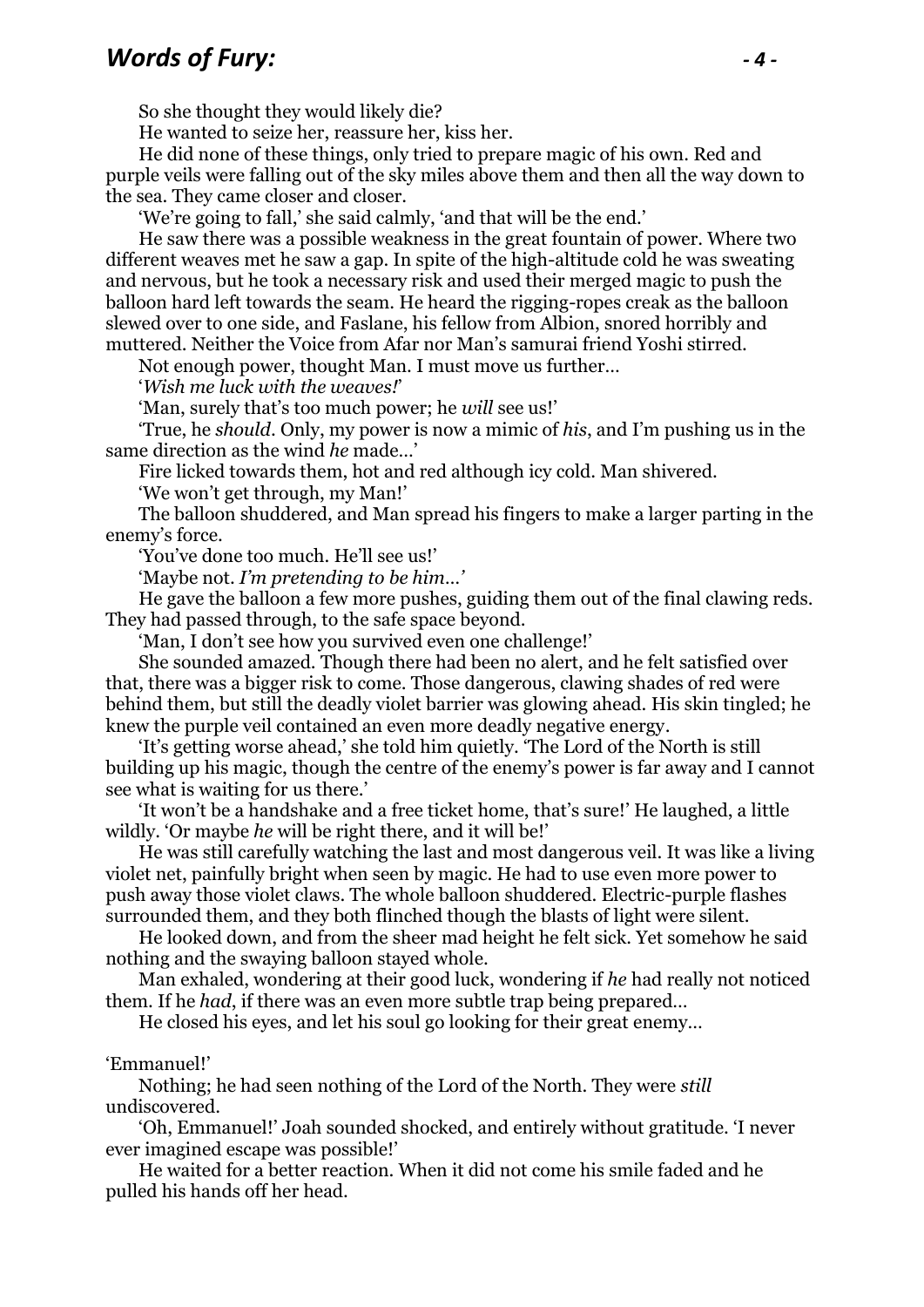## *Words of Fury: - 5 -*

The connection was broken; they were separate again. Without the use of her eyes all he could see of the trap ahead was the same colorless clawing, and he watched to see if there was any change, any sign they would be pursued.

'Joah, I wonder if *he* knows we've escaped?'

Ahead, behind, in fact all around them, heaven continued to shake with *his* power. Man knew the Lord of the North was close and had set that giant trap, but he trusted Lady Joah.

She gestured with empty hands. 'I don't think he even knows we're here, at least he doesn't yet. But look at those lines of force still coming up! He is working on something gigantic.'

Man took a burning breath. 'Whatever it is, it's still hours away.'

Joah sighed. 'The Lord of the North, when he springs this trap… Oh, if only we could reason with him, or plead…'

Man turned his head, to dispute the soft things she had just said.

'Lady Joah, *don't* imagine you can reason with him, still less plead. That was *his* best chance, right here – and we got past. In the morning, everything will look very different.'

'Yes, I suppose, for the dark of night is *his* time.'

It was strange how resigned she seemed.

'What about the others?'

'Let them sleep on, Emmanuel, and you, too. If you and I together cannot fight *him* directly, what could even the Voice from Afar do?'

The Voice was was a sweet wild child of Albion descent. She was now a famous singer in the port of Jade who did magical things with music and sound. Man loved her, too, and was awed by her touch of what might be musical genius.

One day they might both go back to Albion, and be famous for very different reasons, but that day was not yet.

Soon he fell into an exhausted sleep.

Hours passed as he dreamed of falling, right to the centre of the Earth. Transparent walls showed red-hot rock pressing down. It was terrifying. But in his dream he was with someone very important, who *had* to be protected.

Then a hand was shaking his shoulder.

'Emmanuel-John, we need you!' Lady Joah said. '*Please wake up!*'

The dawn was a pink promise beyond his closed eyes, but he kept his eyes shut. Then the bench was kicked so hard he almost tumbled from it.

He blinked madly. The sunrise was an immense display that dazzled. In its centre bloody red was turning to white-hot gold.

Their bamboo bench swung perilously on the ropes that stretched down from the frail balloon. Man saw all his friends were awake now. The women were on either side of him, while the other men perched on the two bench ends. From the expressions Man saw they were all as afraid as he was.

'Ah, I feel the Lord of the North is very close.'

The Voice from Afar had spoken.

The bench was buffeted again. Man snapped: 'You're right. That's no caress!'

Now Yoshi eyed him, blearily. He was a very cool young man, stylish in his green and gold kimono and red leggings, though he too was blood-splashed. His swords had proved crucial to their fight back in Jade.

'Tell me something I don't know, my Man!'

She sounded weary. 'It won't be long till we are brought down.'

Lady Joah was interrupted by Faslane. He was the mariner newly come from Albion, earthy, powerful-looking and smart. 'My lords, ladies, surely we have to do something?'